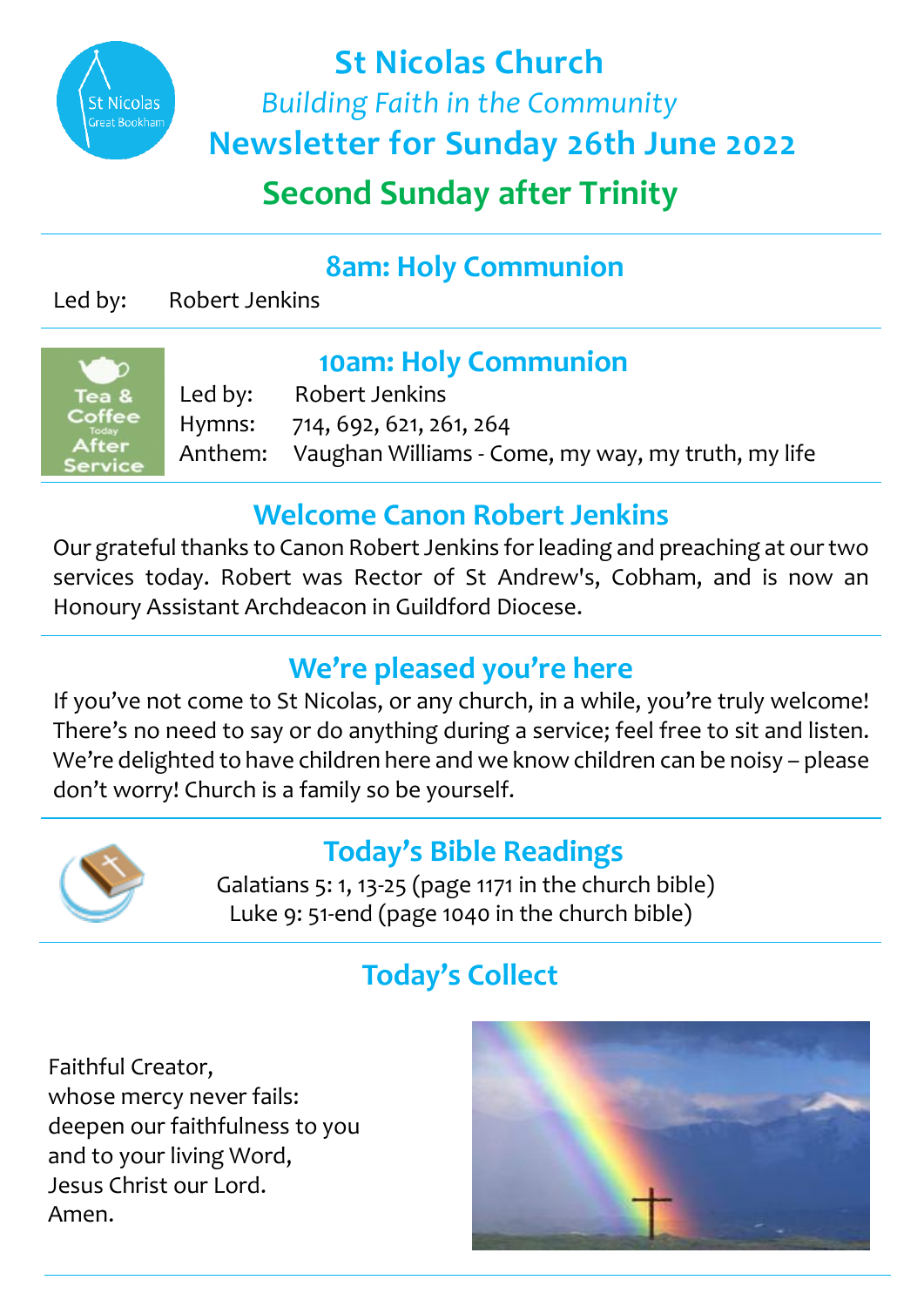### **This week we are praying for:**

- For the work of Christian Solidarity Worldwide (CSW) and our links Val Lambert and Jenny Evans. Please pray:
	- 1. Since the military coup in Myanmar (Burma) 18 months ago repression in the country has increased. Aung San Suu Kyi (Myanmar's democratically elected leader) has been imprisoned and other civilian leaders have been unjustly detained and placed under house arrest. Pray for renewed courage to fill their hearts and the swift release of political prisoners.
	- 2. In Chin state an onslaught of rocket attacks and deliberate arson by soldiers causes killings, injuries and thousands to flee. Pray for the people of Chin state.
	- 3. In Kayah (Karinni) state thousands have been displaced and many have been killed by the military. Pray for courage for the people of Kayah, for those who have lost loved ones and for attacks to cease.
	- 4. Heavenly Father, we pray that you will grant strength, courage and protection to those suffering in Myanmar and many other countries in the world. Grant them guidance and peace for when their path seems impossible to tread and hope for the future, for freedom to live out their faith without fear.
- For our team of Pastoral Assistants led by Val Lomax.
- For our neighbours in Merrylands Farm; Great Oaks.
- For Our Church Development Plan: focussing on Prayer led by Carole Vaux and Chris Bridges.
- From our Electoral Roll: Romey; Peter; Ann; Clare; Pat; Stella.
- Family and friends of those who have recently died: Hilary Corrie; Cherry Phillips.
- Those who are ill: Eldred Clark; Tim Carlier; Cathryn Jobson; Valerie Goode; Elizabeth Finucane.

**If you have a prayer request please contact a member of the ministry team. You can also raise a prayer request by email at pleasepray@stnicolasbookham.org.uk or via our website 'prayer page' at https://www.stnicolasbookham.org.uk/prayer**

#### **Notices**

**THE GRANGE AT BOOKHAM - THE BIG CELEBRATION PICNIC** is on Sunday 26th June from 11am to 4pm. All are invited. Free entry - bring a picnic and rug; licenced bar; pizza van; ice cream; simply scones and tea; prize for the best 'royal themed fancy dress'; dog show; pets corner; games; street theatre; and a song about the Queen.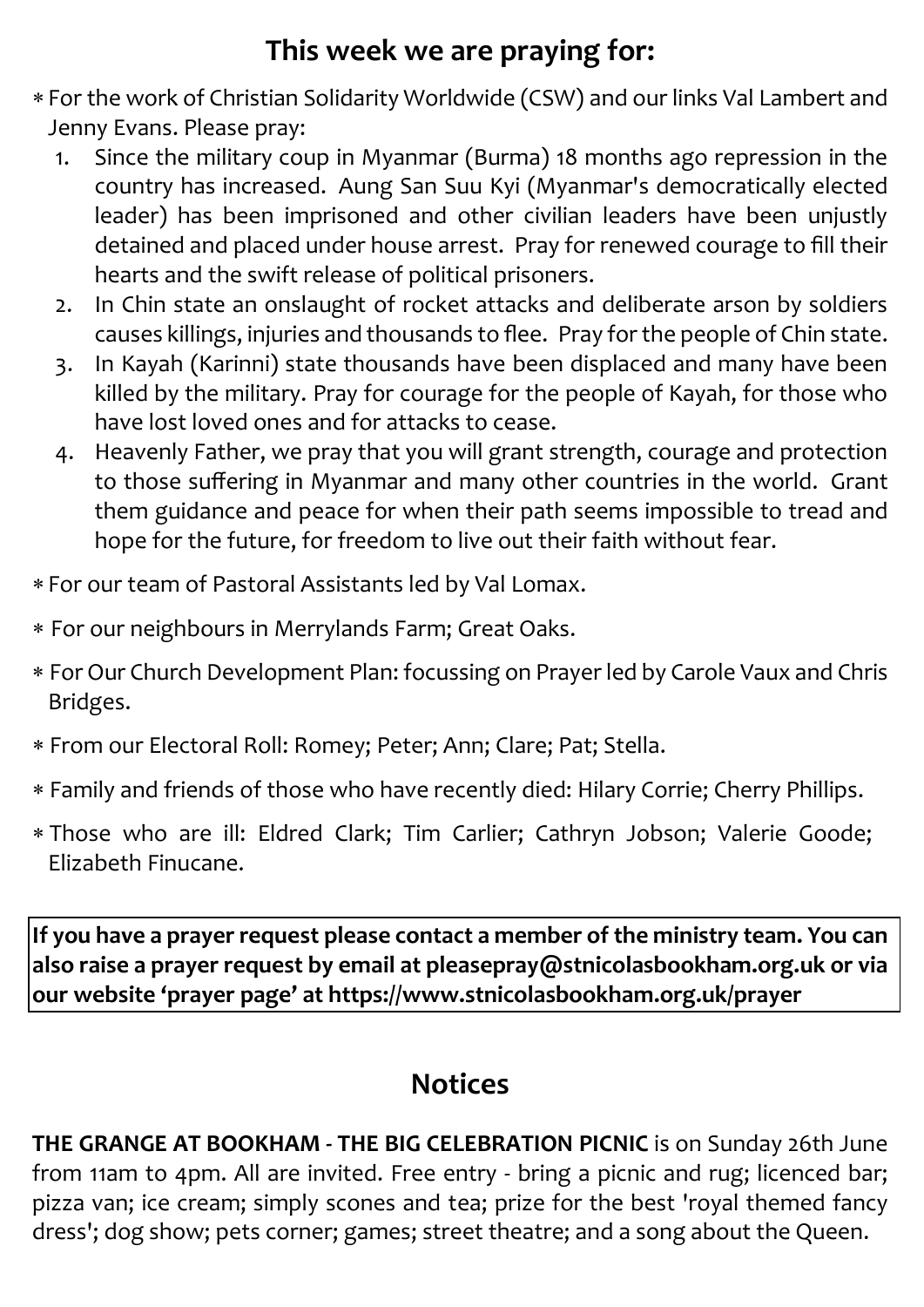**SILENT PRAYER GROUP** Monday 27th June, from 12 noon to 12.45pm in the Pastoral Centre, with a silent time of 25 minutes, plus some prayers and readings. Just come and enjoy peace and stillness. All welcome.

**RACISM, ETHNICTY & JUSTICE** Tuesday 28th June 7.30-9.30pm at St Mary of Bethany, Woking, GU22 7UH. Please do join the Guildford Diocesan Evangelical Fellowship for an evening discussing these huge issues. If you plan to attend, please RSVP to alflox.vicar@gmail.com

**FRIENDS OF ST NICOLAS AGM** is on Wednesday 29th June at 7pm in Church. We have Vivien White giving a talk on the Rev Shepeard George Bird and the Grange. Do join us to hear about the support given by the Friends to the Church. Vivien is a local historian and a most interesting speaker. Do come along: all are welcome.

**TAIZÉ PRAYER** at St Lawrence Effingham on Sunday 3rd July at 6.00pm. You are warmly invited to this reflective, quiet, contemplative service of Bible readings, prayer and praise in the style of the Taizé Community. For further details please contact Helen Overell at: [helen@bayleaf.org.uk](mailto:helen@bayleaf.org.uk)

**JULY/AUGUST MAGAZINE.** The latest copy of our St Nicolas News magazine is available. Paper copies are in the Tower and an online version can be accessed from our website [https://www.stnicolasbookham.org.uk](https://www.stnicolasbookham.org.uk/)

**NO CRAFT GROUP IN JULY** Please note the Monday craft group will not meet in July.

**PARISH SAFEGUARDING OFFICER VACANCY** Our Safeguarding team are looking for a new team member. We are normally a team of three. Please speak to Ruth Dyson or Anne Shears if you might be able to help.

| Mon 27th | 10:00 am  | TotsAlive! - Church and Church Room                      |
|----------|-----------|----------------------------------------------------------|
|          | 12 noon   | Silent Prayer Group - Pastoral Centre                    |
|          | 1:30 pm   | Craft Group - Pastoral Centre                            |
|          | 4:00 pm   | BYouth - Pastoral Centre                                 |
| Tue 28th | 10:00 am  | Tuesday Coffee Morning - Pastoral Centre                 |
| Wed 29th | 7:00 pm   | Friends of St Nicolas AGM - Church                       |
| Thu 30th | 10:00 am  | Holy Communion - Church (Amos 7: 10-end; Matt. 9: 1-8)   |
|          | 10:40 am  | Thursday Coffee Morning - Church Room                    |
|          | $6:45$ pm | Choir Practice - Church                                  |
| Fri 1st  | 10:30 am  | Inspire and Create - Pastoral Centre                     |
|          | 4:00 pm   | BYouth - Pastoral Centre                                 |
| Sun 3rd  | 8:00 am   | Holy Communion (Galatians 6: 1-10; Luke 10: 1-11, 16-20) |
|          | 10:00 am  | Morning Praise (Galatians 6: 1-10; Luke 10: 1-11, 16-20) |

#### **The Week Ahead**